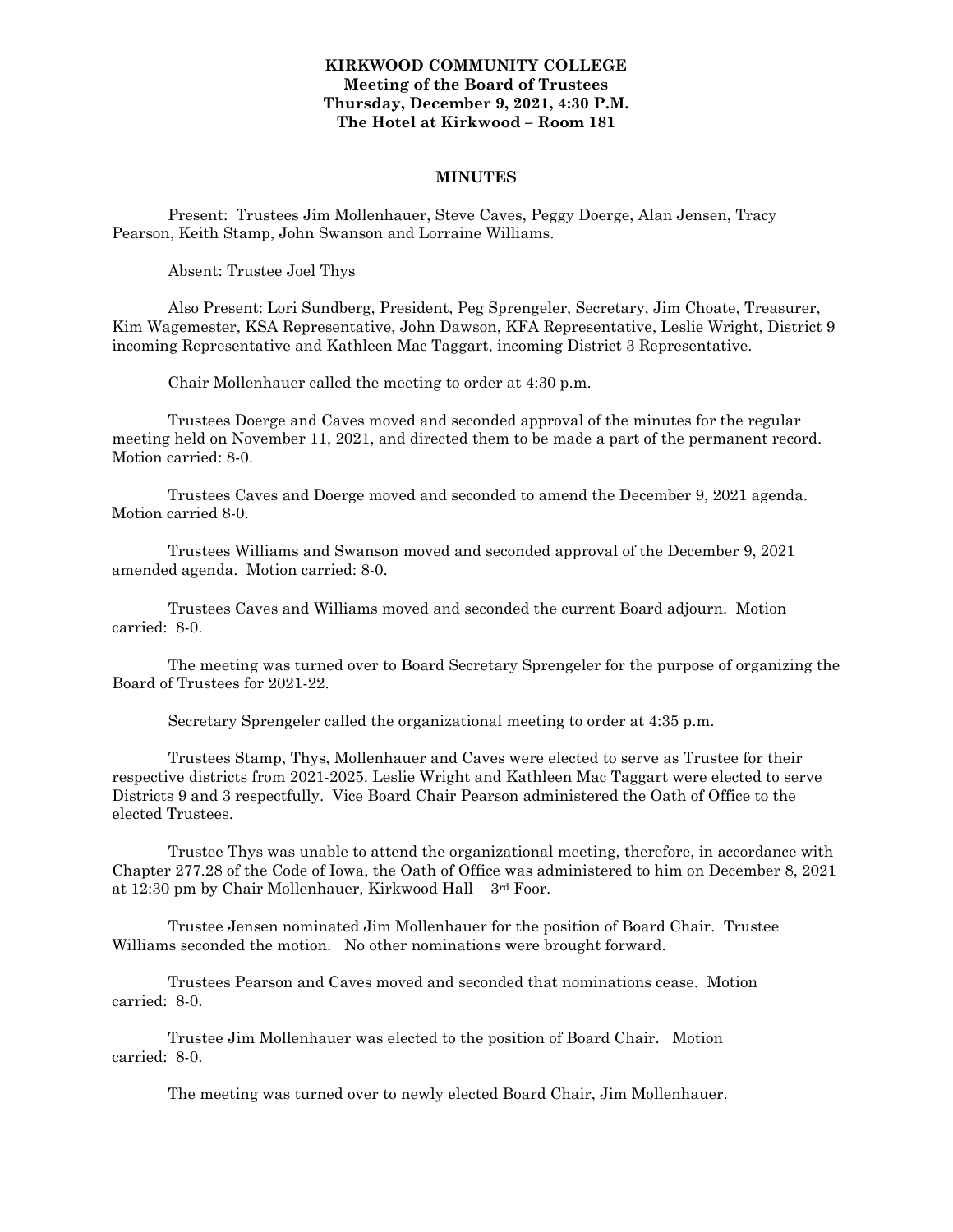Trustee Williams nominated Tracy Pearson for the office of Vice Board Chair. Trustee Jensen seconded the motion. No other nominations were brought forward.

Trustees Stamp and Jensen moved and seconded that nominations cease. Motion carried: 8-0.

Trustee Tracy Pearson was elected to the position of Vice Board Chair. Motion carried: 8-0.

Trustees Stamp motioned for the appointment of Peg Sprengeler for the position of Secretary, Board of Trustees and Jim Choate for the position of Treasurer, Board of Trustees. Trustee Caves seconded the motion.

Peg Sprengeler was elected to the position of Board Secretary and Jim Choate to the position of Treasurer, Board of Trustees.

 Trustee Jensen administered the Oath of Office to Chair Mollenhauer, Vice Chair Pearson, Secretary Sprengeler and Treasurer Choate.

Trustees Williams and Caves moved and seconded the Board return to regular session. Motion carried: 8-0.

### **Kirkwood Report**

### **INFORMATIONAL ITEMS**

Justin Hoehn, Director of Media and Legislative Relations, provided the Eagle Update and Kirkwood report, which included:

- International Education Week was November 15th through the 19th and Kirkwood's Global Learning department hosted various events at the college to celebrate the benefits of international education and exchange worldwide. The five-day event is a joint initiative of the U.S. Department of State and the U.S. Department of Education to promote programs that prepare Americans for a global environment and attract future leaders from abroad to study, learn, and exchange experiences.
- On November 18, Kirkwood's Automotive Technology faculty and staff opened the doors of their remarkable facility for prospective students, parents and interested community members who wanted to learn more about the program. Attendees were able to see the stunning learning environment with their own eyes and get a taste of what Kirkwood Auto Tech students get to experience every day.
- Student-of-the Month: Alexis Gaffney. Alexis is from Marion, IA. She came to Kirkwood to find her place in the world. Her field of study is Advanced Welding Technologies. This area has endless possibilities for exercising her creativity and potential. She states there is so much more to this skill than assembling heavy equipment – it allows her to create something beautiful and express herself in a unique way.
- As the institution moves toward Guided Pathways, administration is tasked with helping all faculty and staff transition to a new way of thinking when it comes to higher education. A new webpage was developed to help faculty and staff with the switch to Guided Pathways; [www.kirkwood.edu/guidedpathways.](http://www.kirkwood.edu/guidedpathways) This website will provide an explanation of the new framework, its goals and a breakdown of why it's been proven to work in promoting student success.
- The Kirkwood women's basketball team moved to 10-0 and backed up their number 1 ranking with a decisive 71-46 victory over DMACC last night. Up next for the Eagles is an afternoon matchup with Southwestern Community College this Saturday at 1 p.m.
- The men's basketball team also defeated their rivals from DMACC last night in a 76-73 nail biter. Up next is a trip to Southwestern Community College this Saturday.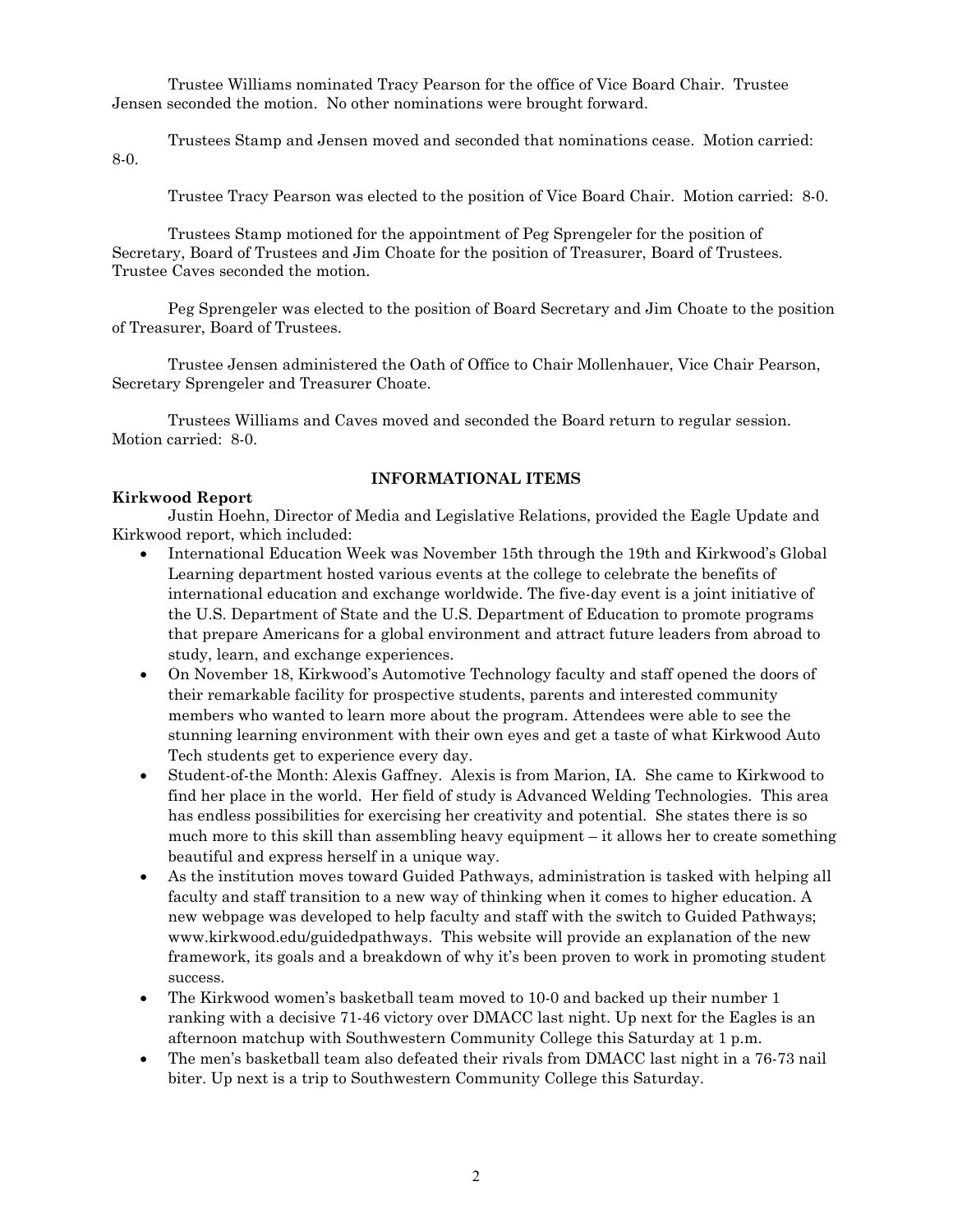• This week, multiple area legislators attended two Kirkwood events held to inform them of the upcoming session's legislative priorities for Kirkwood and the rest of Iowa's community colleges.

### **Audit Review**

Auditor Mandi Holcomb, Denman and Company, provided an overview of the annual audit for FY22. She discussed key points that should be considered as the annual audit report is reviewed. Mandi indicated that the report contains a clean opinion and no findings.

### **Financial Report**

Treasurer Choate presented the monthly financial report. Significant FY23 budget considerations were reviewed indicating that enrollment being flat, tuition increasing \$12-\$14, and inflation would be the largest concerns as the College plans and prepares for FY23. The initial FY23 property tax levy was provided showing a relatively minor increase of approximately 2% with the increase primarily being in the operating equipment protection insurance line item for expanded safety and risk mitigation activities. Choate credited Danielle Pickering for her outstanding leadership within the Finance team and her Finance team for the outstanding work that they do every day and throughout the year, which is directly attributable to the clean audit reports the College receives each year.

The college's unrestricted cash reserves remain strong, calculated at 196 days of operation.

### **CONSENT AGENDA**

Trustees Williams and Caves moved and seconded approval of the Consent Agenda. Motion carried: 8-0.

- A. Personnel (as attached to these minutes).
- B. Synopsis of Bills
	- 1. Kirkwood Community College pages 1 through 73 for a total of \$16,697,483.60
	- 2. The Hotel at Kirkwood Center pages 1 through 4 for a total of \$270,319.40
- C. Change Orders:
	- 1. Larson Construction, Kirkwood Student Center \$25,854.18
	- 2. Boelter, LLC, Kirkwood Student Center \$2,142.00
- D. Audit Committee Minutes from November 11, 2021
- E. Consideration of Appointment of Board Members to Audit Committee:
	- Tracy Pearson, Audit Committee Chair
	- Alan Jensen
	- Jim Mollenhauer
- F. Consideration of Appointment of Board Member as IACCT Representative and an Alternate:
	- Alan Jensen Representative
	- Jim Mollenhauer, Alternate
- G. Consideration of Appointment of Trustee Keith Stamp as the Kirkwood Board Member Liaison to Heritage Area Agency on Aging Board of Directors.

### **NEW BUSINESS AGENDA**

### **Administration**

No new business for Administration.

### **Board**

Trustee Pearson and Jensen moved and seconded approval of the first reading of the revised Board Policy 204 – Codes of the Board. Motion carried: 8-0.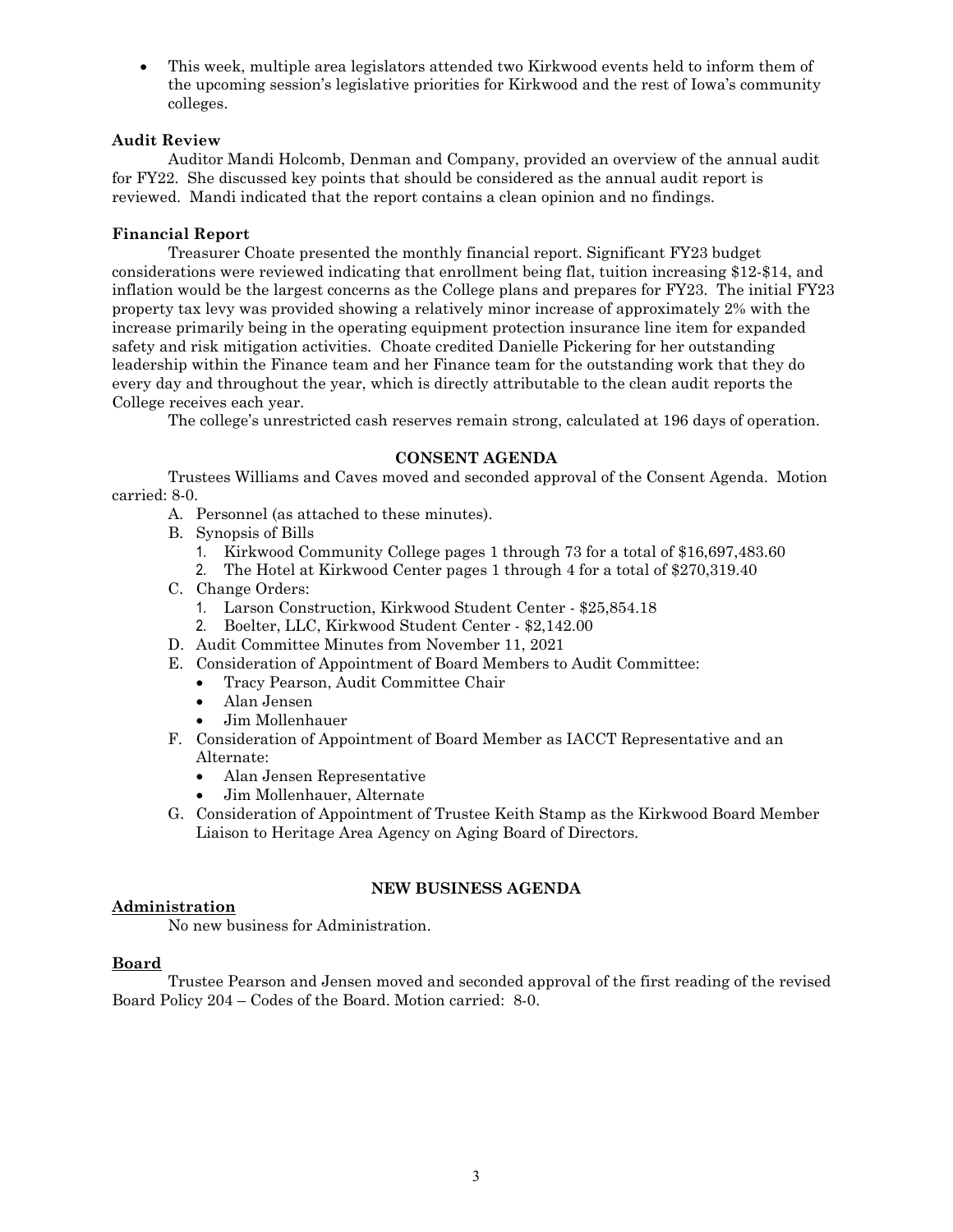## **DELEGATIONS, PETITIONS, AND COMMUNICATIONS**

## **President's Report**

- Welcome Kathleen "Mary" Mac Taggart and Leslie Wright to the Kirkwood Board of Trustees.
- This week we hosted two legislative visits to campus. The legislators are very supportive of Kirkwood and community colleges, in general. The Iowa Community Colleges are requesting \$14M in state general aid and local property tax funding for core operations and staffing needed to sustain strong programs.
- Attended a legislative reception at the Eastern Iowa Airport this week. We are developing a partnership with The City of Cedar Rapids for Kirkwood's new aviation program. The City is very supportive of Kirkwood and this initiative.
- ICR [Iowa City / Cedar Rapids Corridor Group] Chair for calendar year 2022 [regionalism joint venture]. Continue to serve in leadership roles on several other area boards.
- We hosted the Iowa State University leadership program on main campus earlier this month.
- Chair of the reaffirmation process for one of our League for Innovation colleges in February 2022.
- The HLC Accreditation visit is October 2-3, 2023.

# **Secretary's Report**

- December 16, 2021: ACCT Webinar: Parliamentary Procedures for Trustees. [Attending: Mollenhauer, Pearson]. Limited to the first 100 individuals.
- Disclosure Form/Conflict of Interest is due by Friday, December 22, 2021.
- December 17, 2021 Nursing Pinning Ceremony at 1 pm at The Hotel Kirkwood, Ballroom. Dr. Jennifer Bradley will attend.
- Save the date for MLK Jr. Day on Monday, January 17, 2022 The Hotel at Kirkwood, Ballroom. Keynote speaker is Kevin Gannon, the Tattooed Professor from Grand View University.

## **Report of Board Members**

Trustee Jensen provided a brief update on the Iowa Association of Community College Trustees 2022 Legislative Platform.

There being no further business coming before the Board, Trustees Caves and Williams moved and seconded the meeting be adjourned at 5:20 p.m. Motion carried: 8-0.

Respectfully submitted by:

Peg Sprengeler, Board Secretary

\_\_\_\_\_\_\_\_\_\_\_\_\_\_\_\_\_\_\_\_\_\_\_\_\_\_\_\_\_\_\_\_\_\_

Approved by Board on January 13, 2022:

\_\_\_\_\_\_\_\_\_\_\_\_\_\_\_\_\_\_\_\_\_\_\_\_\_\_\_\_\_\_\_\_\_\_

James Mollenhauer, Chair